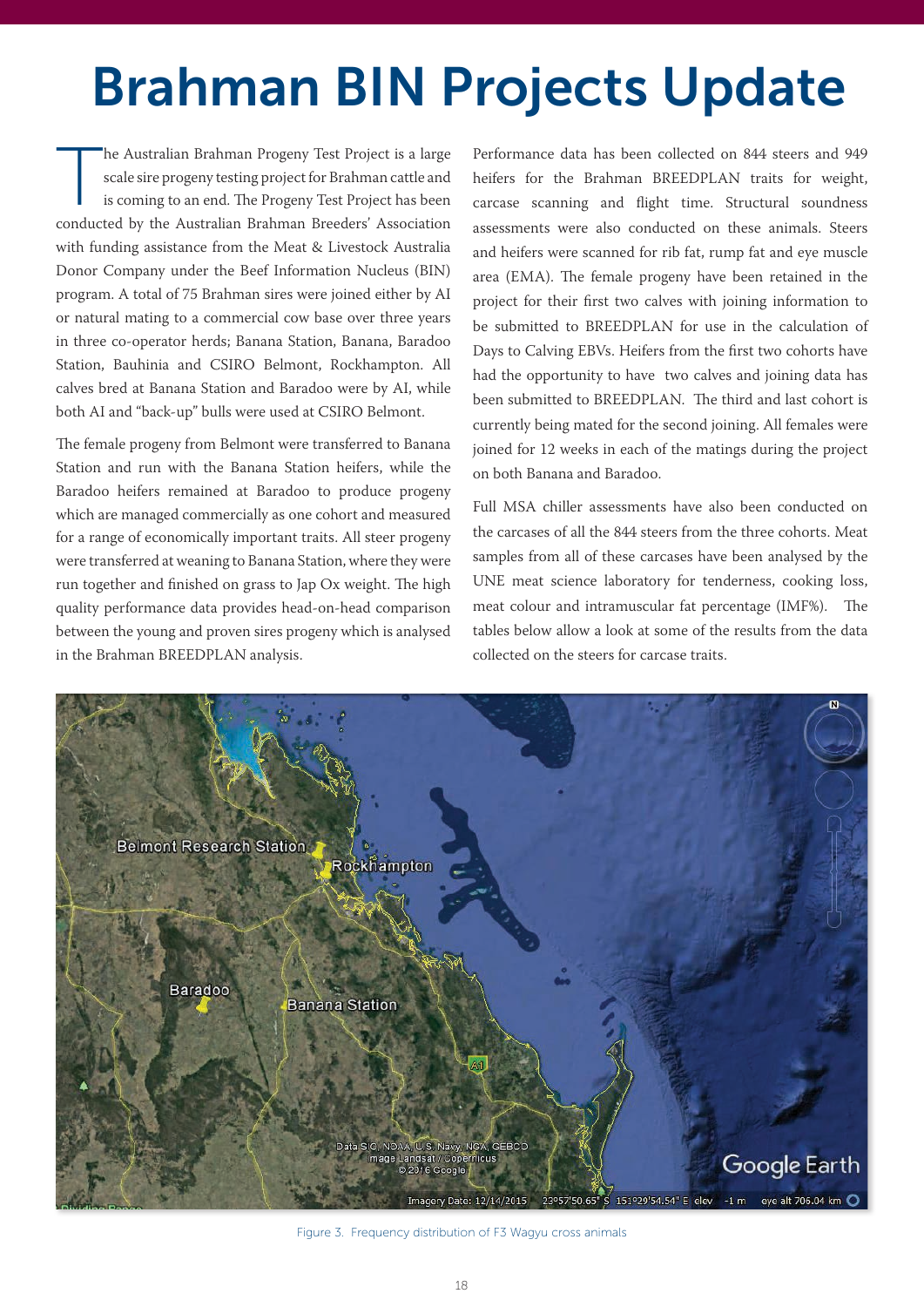| Table 1: Summary of Brahman BIN Slaughter Data |  |
|------------------------------------------------|--|
|------------------------------------------------|--|

| Group          | <b>Number</b> | Age<br>(Days)        | CarcWt<br>(kg)      | P8 Fat<br>(mm)  | <b>Rib Fat</b><br>(mm)      | <b>EMA</b><br>(sq.cm) |
|----------------|---------------|----------------------|---------------------|-----------------|-----------------------------|-----------------------|
| $\mathbf{1}$   | 96            | 1013                 | 322                 | 11              | 7                           | 81                    |
| $\overline{c}$ | 141           | 1011                 | 317                 | 13              | 7                           | $\equiv$              |
| 3              | 120           | 941                  | 326                 | 12              | 8                           | 80                    |
| $\overline{4}$ | 171           | 951                  | 313                 | 13              | $\overline{7}$              | 77                    |
| 5              | 119           | 942                  | 314                 | 12              | $\overline{7}$              | 65                    |
| 6              | 197           | 938                  | 310                 | 12              | $\overline{7}$              | 65                    |
| <b>Totalw</b>  | 844           | 962<br>(903 to 1045) | 316<br>(253 to 383) | 12<br>(2 to 30) | $\overline{7}$<br>(1 to 20) | 73<br>(44 to 107)     |

The slaughter data results are presented in Table 1 and summarise the average for age, carcase weight, fats and EMA over the six slaughter groups. Steers in groups one and two were slaughtered in 2014, groups three and four in 2015 and groups five and six in 2016. The steers were turned off at a younger age in the last two years while maintaining very similar fat cover and carcase weight across the six groups. There was large variation in all of the carcase traits, with carcase weight at slaughter varying by 130 kg, P8 fat varying by 28 mm and Eye Muscle Area varying by 63 cm2.

The top five sires had an average Carcase Weight EBV of 38.0 kg and the bottom five sires had an average Carcase Weight EBV of 18.8 kg (Table 2) as young bulls. As the expected average progeny difference is equal to half of the difference in EBVs between the two sire groups (e.g. expected average progeny difference = 19.2/2), the expected average progeny difference between these two groups is 9.6 kg. Analysis of progeny carcase weight for the top five sires (carcases averaging 334 kg) and bottom five sires (carcases averaging 294 kg) shows that there was an observed average difference of 40 kg in carcase weight between the progeny of these two groups of sires (Table 2). In this case the difference in the EBVs of the top five and bottom five sires significantly underestimated the differences in the carcase weights of the progeny.

Table 2: Top five sires and bottom five sires for Carcase Weight with more than 10 progeny

| <b>Sire</b>                  | $\overline{N}$ | Weight   | <b>EBV</b> |
|------------------------------|----------------|----------|------------|
| <b>ELROSE YOU BET</b>        | 10             | 340      | 34         |
| LANCEFIELD AMBITION          | 11             | 337      | 40         |
| <b>BUNGOONA CORBEN MANSO</b> | 17             | 332      | 46         |
| SHA ANN WISE N UP            | 11             | 331      | 34         |
| <b>LORIMAR PARK EXODUS</b>   | 11             | 330      | 36         |
| .                            | $\cdots$       | $\cdots$ | $\cdots$   |
| LANCEFIELD BURTON MANSO      | 10             | 301      | 26         |
| PBF AUSTIN MANSO             | 11             | 300      | 24         |
| <b>CBV TOM RABIDO</b>        | 13             | 294      | 11         |
| RAGLAN MR JOSHUA             | 13             | 291      | 19         |
| FBC D MONDO MANSO            | 11             | 286      | 14         |